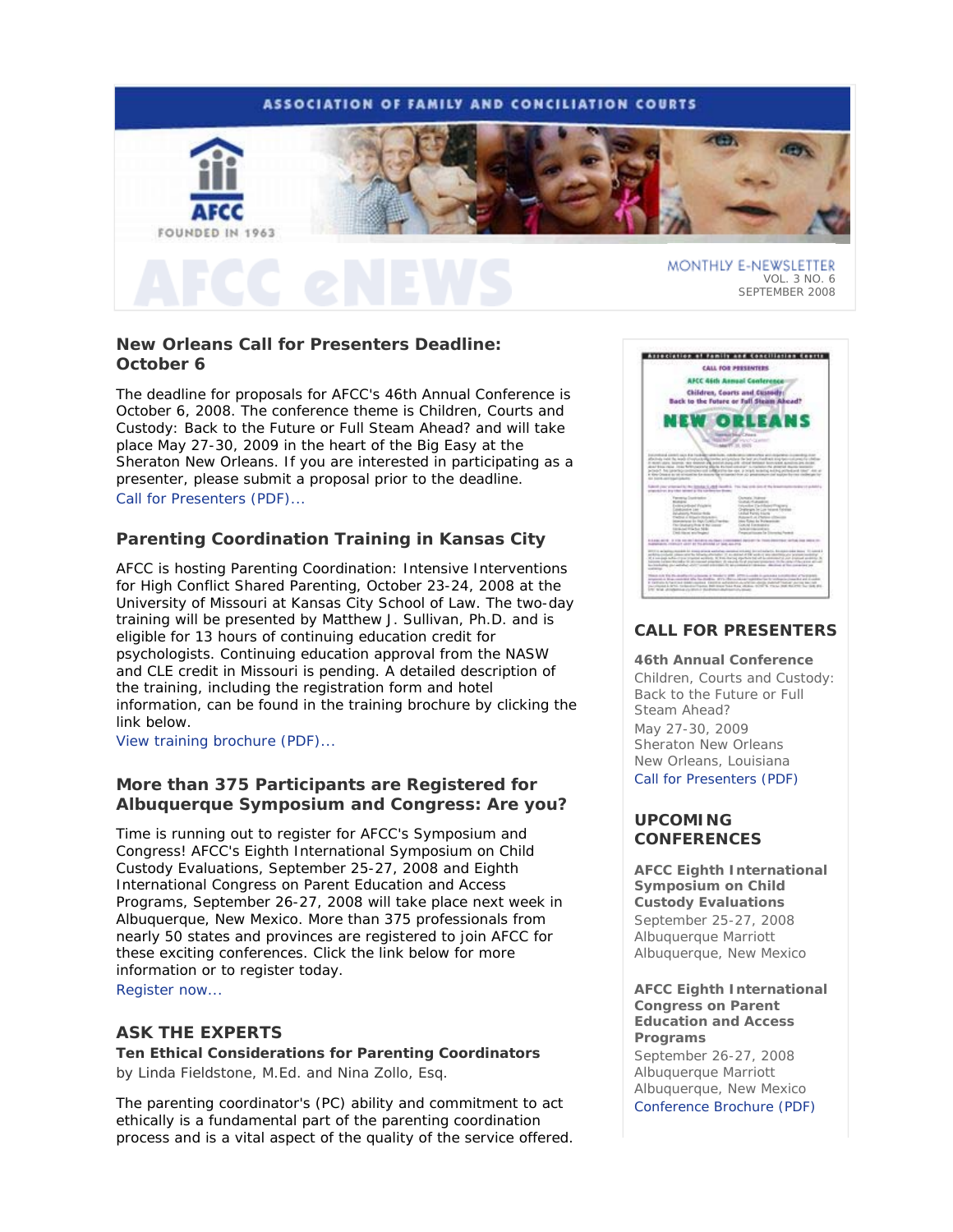The PC's ethical behavior preserves the integrity of the parenting coordination process, provides protection for each participant and helps maintain the sanity of the PC in dealing with these high conflict cases. AFCC members Linda Fieldstone and Nina Zollo offer their ten ethical considerations for parenting coordinators.

Read now...

# **Update from AFCC's Resource Development Committee**

AFCC's Resource Development Committee would like to thank AFCC members for their generous donations in response to this year's record-breaking Annual Appeal. Nearly \$26,000 was raised to support AFCC's scholarship and outreach programs. Thanks to this support, AFCC was able to award a record 30 scholarships and create an outreach project to advance the initiatives of the AFCC and NCJFCJ Domestic Violence and Family Courts Project. Look for the scholarship application for AFCC's 46th Annual Conference, May 27-30, 2009 in New Orleans in January. For more information on the initiatives of the Resource Development Committee in the last year, please click the link below.

Resource Development Committee Update (PDF)...

## **INTERNATIONAL NEWS**

## **How does the Justice System Treat Victims of Domestic Violence**

*Address by Hon. Peter Boshier, Principal Family Court Judge, Wellington, New Zealand at a local non-violence conference, A Platform for Change: A Continuum of Family Violence, August 21, 2008 in Hawke's Bay, New Zealand* 

Family violence is one of the most serious problems facing New Zealand. In the calendar year 2006, New Zealand police recorded 38,369 family violence related incidents and 32,675 family violence related offences, making up a total of 71,044 family violence related occurrences. In the same year 16 of the 49 murders were recorded as domestic violence related. The continuing prevalence of domestic violence evident in New Zealand has seen the situation described as an epidemic in this country; and horrifying statistics now predict one in four women and just under one in five men will be the victim of domestic violence at some point in their lifetime.

Continue reading speech (PDF)...

### **Chiefs Seek Unified Family Court: Bentley Awaits Federal Government Action**

*by Robert Todd, courtesy of the Law Times, Ontario, Canada*

Ontario's judiciary last week celebrated the start of a new year with pomp and circumstance - but the new-look *Opening of the Courts* ceremony also served as a forum for two chief justices to sound off on the province's struggling family court system. Chief Justice of Ontario Warren Winkler said governments need to funnel more money to the system, as judges can only do so much on their own. "Family law matters which are now understood to be complex, social problems that require multidisciplinary and coordinated responses, must attract the

# **AFCC Trainings**  Training Brochure (PDF)

## **Parenting Coordination**

*Matthew Sullivan, Ph.D.* October 23-24, 2008 Kansas City, Missouri

## **Parenting Coordination**

*Christine Coates, J.D.* December 8-9, 2008 Baltimore, Maryland

### **Father Parent Differently Than Mothers**

*Marsha Kline Pruett, Ph.D.* December 10-11, 2008 Baltimore, Maryland

### **Parenting Coordination**

*Robin M. Deutsch, Ph.D.*  February 9-10, 2009 New Orleans, Louisiana

### **Attachment, Alienation and Access**

*Arnold Shienvold, Ph.D.* February 11-12, 2009 New Orleans, Louisiana

# **AFCC Chapters**

#### **Texas Chapter Annual Conference**

October 3-4, 2008 South Texas College of Law Houston, Texas

www.texasafcc.org

#### **New York Chapter Annual Conference**

November 7, 2008 Association of the Bar of the City of New York New York, New York www.afccny.org

### **Arizona Chapter Annual Conference**

January 30-February 1, 2009 Hilton Sedona Resort and Spa Sedona, Arizona

www.azafcc.org

### **California Chapter Annual Conference**

February 6-8, 2009 The Mark Hopkins Hotel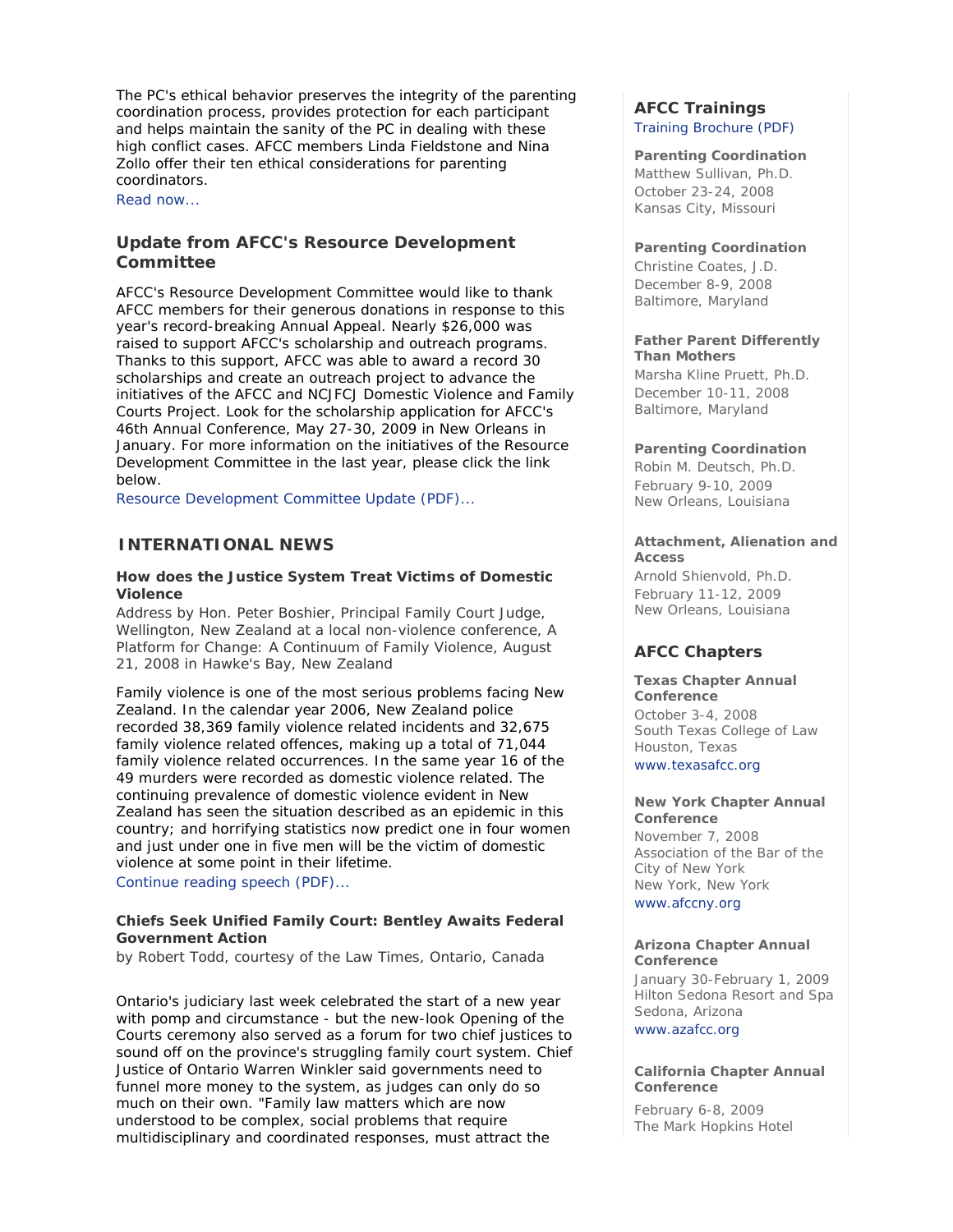resources they require," said Winkler in calling for the creation of a "properly serviced, unified family court system that meets the needs of Ontarians."

Read more...

## **RESEARCH UPDATE**

**Long Term Effects of Physical Abuse on Children Studied**  *Courtesy of J.M. Craig Press, Inc.*

Much has been written regarding the long term effects of physical abuse on children and some research regarding outcomes has emerged in recent years. This study examines the issue in far more detail than we have seen before. Read more...

## **FEATURED ARTICLE**

## **Five Characteristics of Successful Family Law Practitioners**

*by Elizabeth Ferris, courtesy of Mediate.com* 

Why are some practitioners successfully building their family law practice while other practitioners struggle to attract desirable clients and are frequently concerned about, "where the next case will come from?" I have been coaching and working with family lawyers, mediators and collaborative practitioners across North America and Europe for the past 8 years and have observed the characteristics of highly successful practitioners. Here are the five characteristics that I've found that work for practitioners who have succeeded in building a family law practice.

Read more...

## **FEATURED NEWSLETTER AND MEDIA**

# **Court ADR Connection**

*Courtesy of Resolution Systems Institute*

Resolution Systems Institute (RSI) recently launched an enewsletter, *Court ADR Connection*, that delivers court ADR news and events from around the country. The monthly e-newsletter covers new court-related ADR programs, court rules, statutes, case law and academic research, and updates on RSI projects and publications. For more information, including subscription information, please click the link below.

More information (PDF)...

## **ABA Child Custody and Adoption Pro Bono Project Final Report Online**

*Courtesy of the ABA Child Custody and Adoption Pro Bono Project*

The ABA Child Custody and Adoption Pro Bono Project concluded in August 2008 after more than seven years of work. The Project's Advisory Committee included AFCC President Robin Deutsch and AFCC members Donna Beavers, John Crouch, Linda Elrod, Katherine Holliday, Joy Ashton Lyngar, Hon. Denise McColley and Janet Ward. Many of the resources the Project

San Francisco, California www.afcc-ca.org

**Florida Chapter Annual Conference** February 27-28, 2009 Renaissance Hotel Tampa, Florida www.afccnet.org

# **JOIN AFCC**

Are you a member? Join or Renew...

AFCC offers member benefits that promote excellence in practice.

View member benefits...

## **EMAIL UPDATE**

Subscribe, Unsubscribe or Update Your Email Address AFCC will never share, distribute or publicize your email address.

## **ABOUT AFCC eNEWS**

*AFCC eNEWS* is a monthly e-newsletter published by the Association of Family and Conciliation Courts (AFCC). *AFCC eNEWS* provides professionals with time sensitive and up-to-date topics including practice tips, research innovations and international news.

AFCC eNEWS archive...

#### **Web Site Version:**

If you are having trouble viewing this email correctly, please view the Web site version by clicking here.

### **Editor:**

Dave Vigliotta editor@afccnet.org

AFCC welcomes your comments, questions or feedback. Please email the editor by clicking here.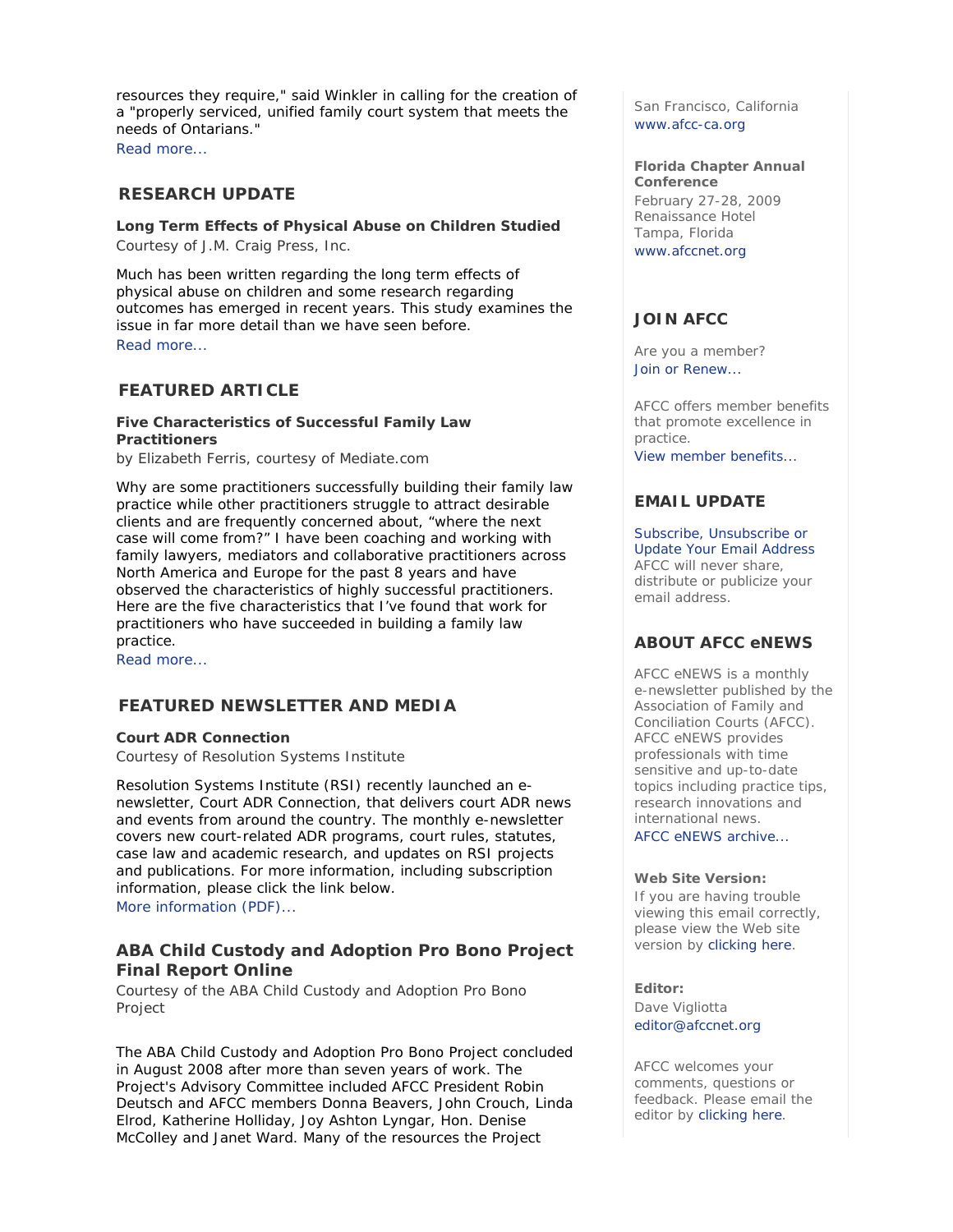developed including, *A Judge's Guide: Making Child-Centered Decision in Custody Cases, Second Edition*, is available in PDF format on the Project's Web site and can be accessed by clicking here. The 64-page final report of the Project, *Enhancing the Representation of Children in Private Custody Cases: Resources and Lessons Learned from the ABA Child Custody and Adoption Pro Bono Project*, can be accessed by clicking the link below. Read the report (PDF)...<br>Read the report (PDF)...



Professionals dedicated to improving the lives of children and families through the resolution of family conflict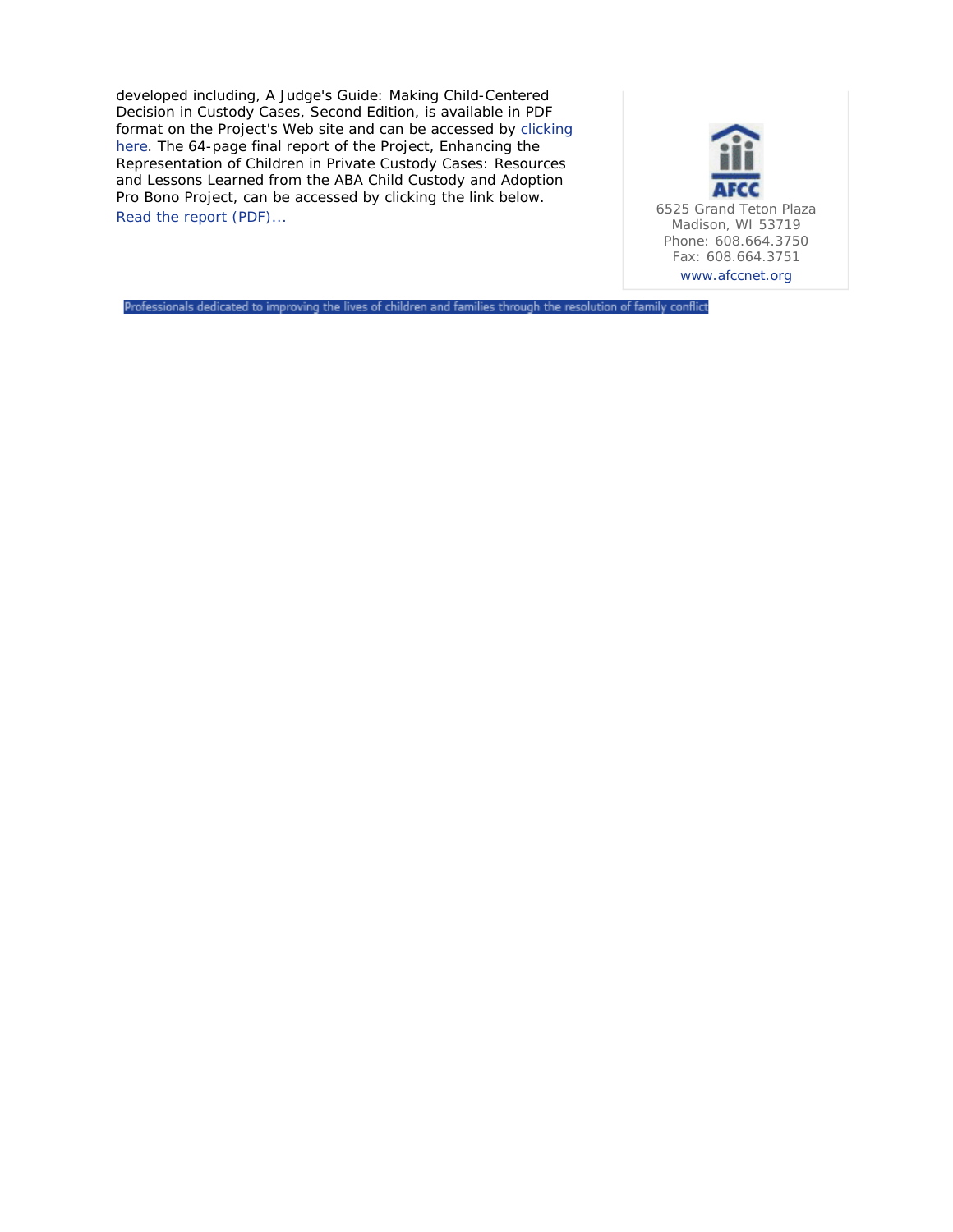



### **MEMBER CENTER**

**Family Court Review** 

**AFCC Conference Audio** 

**AFCC News** 

- **Member Directory**
- **Member Resources**
- **Chapter Resources**

#### **AFCC HOME**



### **Long Term Effects of Physical Abuse on Children Studied**

*Courtesy of J.M. Craig Press, Inc.*

*Lansford, J. E., Miller-Johnson, S., Berlin, L. J., Dodge, K. A., Bates, J. E. and Pettit, G. S. [2007]. Early Physical Abuse and Later Violent Delinquency: A Prospective Longitudinal Study. Child Maltreatment, 12, 233-245.*

Much has been written regarding the long term effects of physical abuse on children and some research regarding outcomes has emerged in recent years [See Digests: 3, 4; 4, 2; 5, 2 & 4; and 7, 6]. This study examines the issue in far more detail than we have seen before.

The authors performed a longitudinal study. They first interviewed mothers of children who were five years old and asked if the children had been mistreated. The children were then followed every year until they were 21. The authors studied 574 children; 81% were European Americans and 17% were African Americans.

#### **They found that:**

- Adolescents who were physically abused during the first five years of life were more likely to have; been arrested as a juvenile, perpetrated romantic relationship violence, acted out, been fired from a job, and become a teen parent. These teens were also less likely to graduate from high school.
- When compared to abused European American teens, the abused African Americans were more likely to have; committed documented violent and non-violent offenses, not graduated from high school and become a teen parent.
- Among African Americans, those who were abused as children, when compared to those not abused were; twice as likely to have court records for violent offenses, three times more likely to have non violent offenses, four times more likely to have been a teen parent and almost four times less likely to have graduated from high school.
- Regardless of race, girls who had been abused were three times more likely to have been fired and to have become a teen parent.
- The authors concluded that "early physical abuse led not only to later violent delinquency but also to a more global of pattern of violent and non violent dysfunction [p. 242]." •

#### **Critical Analysis**

This study is very well done. Not only does it have a large number of participants but African Americans are well represented. They followed the children for a very long time and did so frequently. The authors were able to keep a very high percentage of participants in the study despite the length of time over which it was conducted. Finally, the authors examined a far more specific set of outcomes than we have seen before. In terms of limitations, only mothers were interviewed, and there was no independent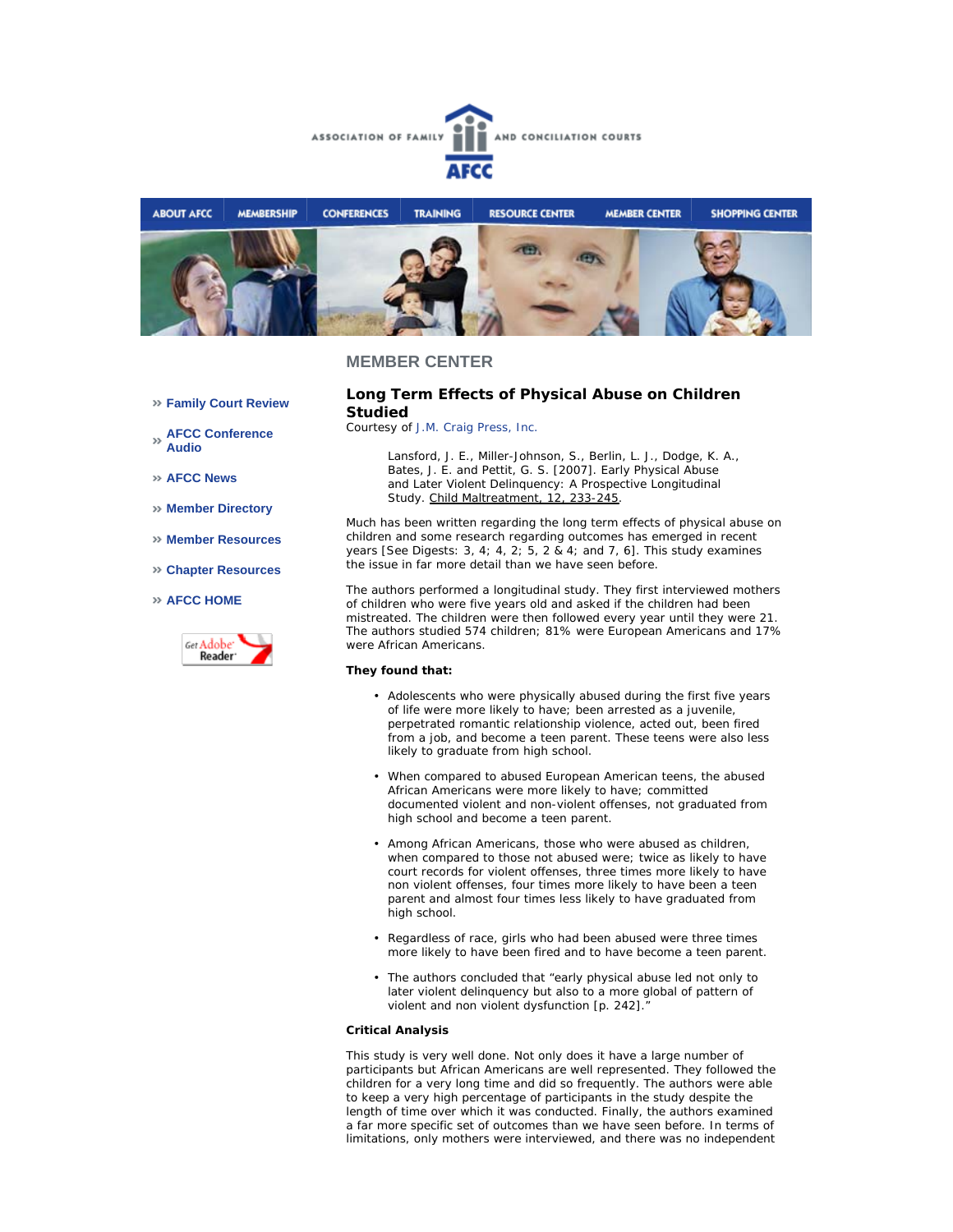corroboration of the abuse. A second limitation is that no data were reported regarding the relationship between the amount of abuse and the severity of the teen's problems.

### **Recommendations**

This study tells us a great deal about the long-term outcomes of abuse and the needs of children who may have been mistreated prior to their parents divorce or termination of their rights. Furthermore, it shows just how serious the consequences of abuse really are. On the other hand, the authors do not say anything regarding the relationship between severity of abuse the children suffered and the degree of problems that resulted. While such an assumption is reasonable, the science is not there yet. Nevertheless, this is not a situation that requires waiting. When there is evidence that children have been abused, they should be evaluated for treatment regardless of the degree of mistreatment they may have suffered. The sooner treatment/intervention can begin, the better.

Parents are not always aware of their teen's problematic behavior. Therefore, consulting others who have independent knowledge of the teen's behavior can shed great light on the seriousness of his or her condition.

*For this as well as other valuable research visit J.M. Craig Press online at www.jmcraig.com or call (877) 960-1474. AFCC members receive a 25% discount on all J.M. Craig Products.*

J.M. Craig Press, Inc., 12810 Hillcrest Road, Suite 217 Dallas, TX 75230 (972) 960-1472 or (877) 960-1474

*Copyright © 1999 - 2008 J.M. Craig Press, Inc.*

6525 Grand Teton Plaza, Madison, WI 53719 Phone 608.664.3750 Fax 608.664.3751 afcc@afccnet.org www.afccnet.org

Search - Site Map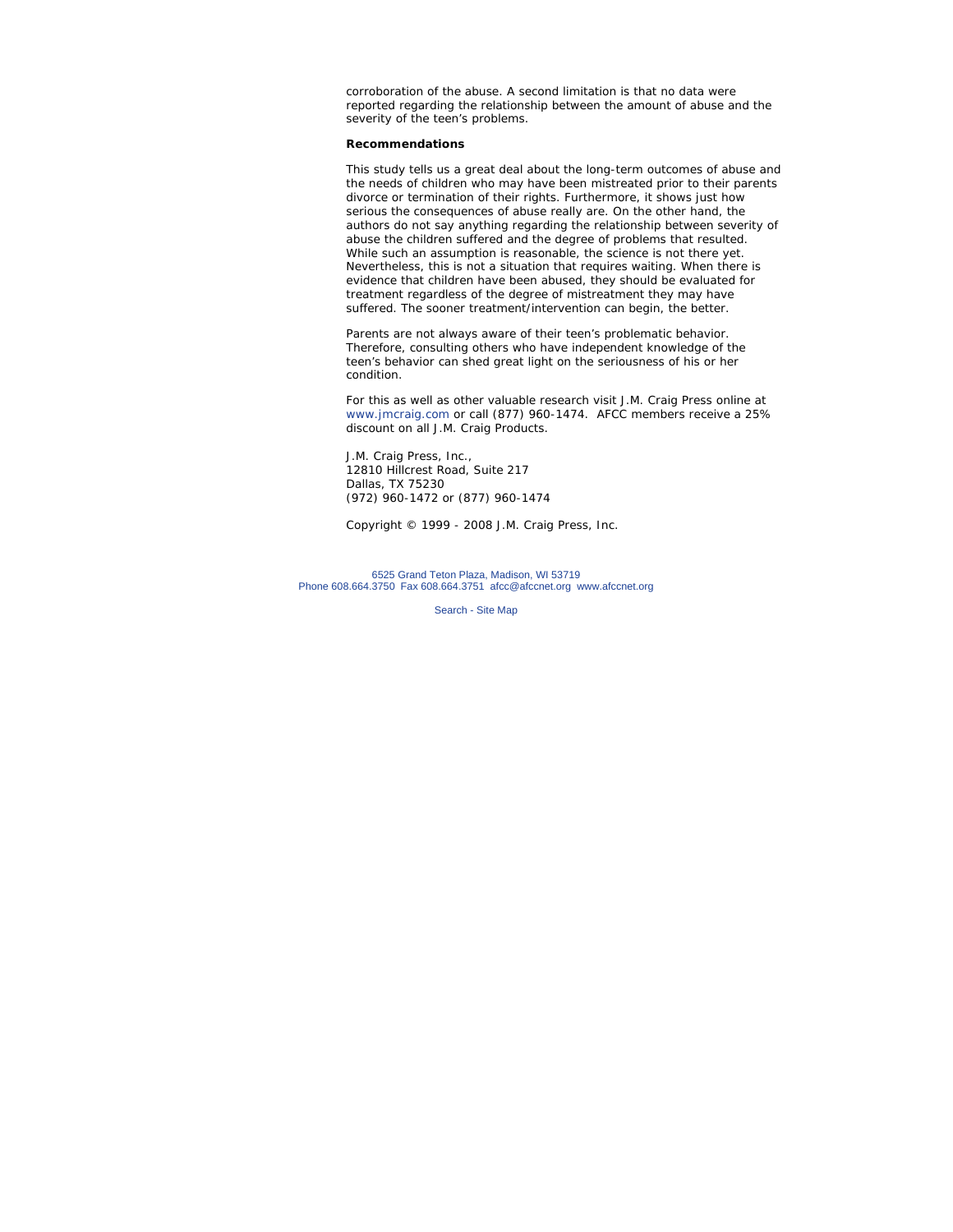



### **MEMBER CENTER**

# **ASK THE EXPERTS**

**Family Court Review** 

- **AFCC Conference Audio**
- **AFCC News**
- **Member Directory**
- **Member Resources**
- **Chapter Resources**

### **AFCC HOME**



**Ten Ethical Considerations for Parenting Coordinators** *by Linda Fieldstone, M.Ed., Miami, Florida and Nina Zollo, Esq.*,

*Tallahassee, Florida*

The parenting coordinator's (PC) ability and commitment to act ethically is a fundamental part of the parenting coordination process and is a vital aspect of the quality of the service offered. The PC's ethical behavior preserves the integrity of the parenting coordination process, provides protection for each participant and helps maintain the sanity of the PC in dealing with these high conflict cases. AFCC members Linda Fieldstone and Nina Zollo offer their ten ethical considerations for parenting coordinators.

#### **1. Know Your Limitations**

Decline the appointment or refer the case back to the court for the appointment of a new PC, if there are issues such as domestic violence or abuse, mental illness or substance abuse, or any other issues in which you are not specifically trained to address in the parenting coordination process.

#### **2. Screening is a Process, Not an Event**

Screening for domestic violence, mental health and substance abuse should occur throughout the parenting coordination process. You may be the first person to recognize that such issues are impacting the family.

#### **3. Know the Law**

Stay current with and adhere to all statutes, rules, administrative orders, regulations and procedures in your state or jurisdiction.

#### **4. Know the Legal History of the Family**

Be familiar with all orders, pleadings and other court documents relating to the parents, the children, and any extended family, if relevant.

#### **5. Educate Your Clients on the PC Process (***or* **Let Your Clients Know What They Are Getting Into)**

Provide an oral and written explanation of the parenting coordination process to the parents during your first meeting so that they are aware of the scope of your authority, what the PC does and does NOT do, and any limits on the confidentiality of the process.

### **6. Explain Your Fee Structure**

Explain the basis of all of your fees, how and when each parent incurs charges, including time spent to read information provided by the parents or obtain information from their court files, responses to emails, fax and telephonic communications between meetings, and any additional charges for depositions and testimony.

#### **7. No Dual Roles and Learn to Say NO!**

Refrain from acting in any role not directly related to the parenting coordination process, such as acting as attorney, therapist, financial advisor, custody evaluator, mediator, advocate, supervised visitation observer, investigator or JUDGE. Educate the court on the role of the PC by declining to perform tasks that are beyond the scope of your duties, or are unethical according to any other professional standards to which you must adhere. (The AFCC Guidelines for Parenting Coordinators may be a helpful